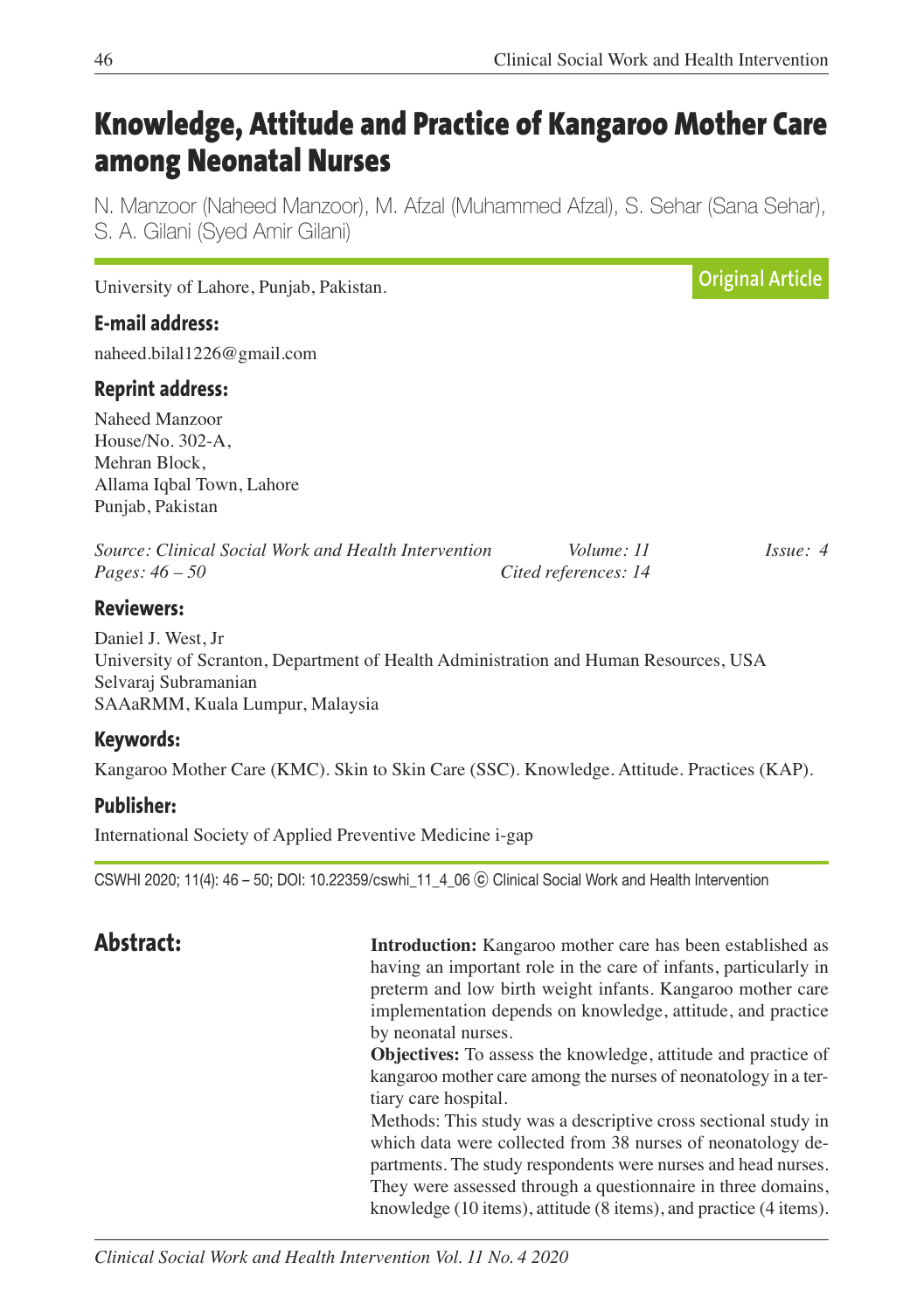**Results:** In knowledge domain only 32% nurses knew that kangaroo mother care is a method of care in neonates; 12% nurses were sure about the components of kangaroo mother care and verbalized these components; 38% nurses answered that kangaroo mother care is beneficial for low birth weight infants; only 56% nurses knew about infant position in kangaroo mother care. In attitude domain: 82% nurses agreed that kangaroo mother care technique is beneficial for infants; 76% nurses agreed that mothers also were satisfied for adoption of this method. In practice it was observed that 12(32%) nurses guided and counseled mothers how to practice it.

 **Conclusions:** According to the above results, it is clear that knowledge, practice and attitude, among nurses about kangaroo mother care are at an optimum level after lecture and training intervention. However, there is scope for fulfilling the gaps to get better practices, and training workshops are necessary to bring in behavior change among nurses.

# **INTRODUCTION**

**Kangaroo Mother Care (KMC)** is defined by World Health Organization as early, continuous and prolonged Skin to Skin Contact (SSC) between the infant and the mother (Guenther et al., 2017). It is an substantiation based technique that is minimizing the morbidity and mortality rate in newly born infants (Chan, Bergelson, Smith, Skotnes, Wall, 2017). KMC has been used as the natural means of body temperature regulation for low birth weight (LBW) infants that is increasingly implemented in the world (Uwaezuoke, 2017). The WHO states that KMC "should be started after clinically stabilizing of a neonate (Morgan et al., 2018). KMC is a nonconventional low income process of infant care (Bera et al., 2014).

Moreover, KMC technique is biologically sound and universally accessible for all infants, particularly for the premature (Heidarzadeh, Hosseini, Ershadmanesh, Gholamitabar Tabari, Khazaee, 2013). The position of a mother in KMC is vertical or upright. The infant is placed between the breasts of a mother for direct skin to skin contact (Bear & Mellor, 2017). According to WHO KMC is comprised of 4 basic components that offer: prolonged SSC; exclusive breastfeeding; early discharge from hospital; follow-up (Health, 2003). KMC involves placing the neonate into prolonged and continuous SSC with the mother after birth; breastfeeding; early discharge from hospital; compassionate follow-up

at home. Claimed benefits of KMC as support to the clinical alleviation of several detrimental features of prematurity need to be evidence based (Bear & Mellor, 2017).

Implementation of any intervention is strongly influenced by attitude (Singh, Mishra, & Gupta, 2018). It has been pragmatic that despite a number of available evidences about the benefits of kangaroo mother care, the implementation of KMC is often influenced by the personal knowledge and beliefs of health care providers (Flynn & Leahy-Warren, 2010). Consequently, the study objective was to assess the knowledge, attitude, and practices (KAP) of kangaroo mother care amongst nurses in a tertiary care hospital.

### **MATERIALS AND METHODS**

**Setting:** This was a cross-sectional study conducted in the Neonatal Intensive Care Unit-I & Unit-II of a tertiary care setup in Lahore, Punjab (Pakistan). The healthcare setup offered facilities such as: outpatient; inpatient; newborn care services.

**Population:** The nurses from neonatology are directly involved in the care of newborns, they were taken as study respondents to assess the knowledge, attitude, and practice about kangaroo mother care.

**Instrument:** A questionnaire which comprised on demographic characteristics of the nurses were collected by: age; years of experience in dealing with newborns; education; formal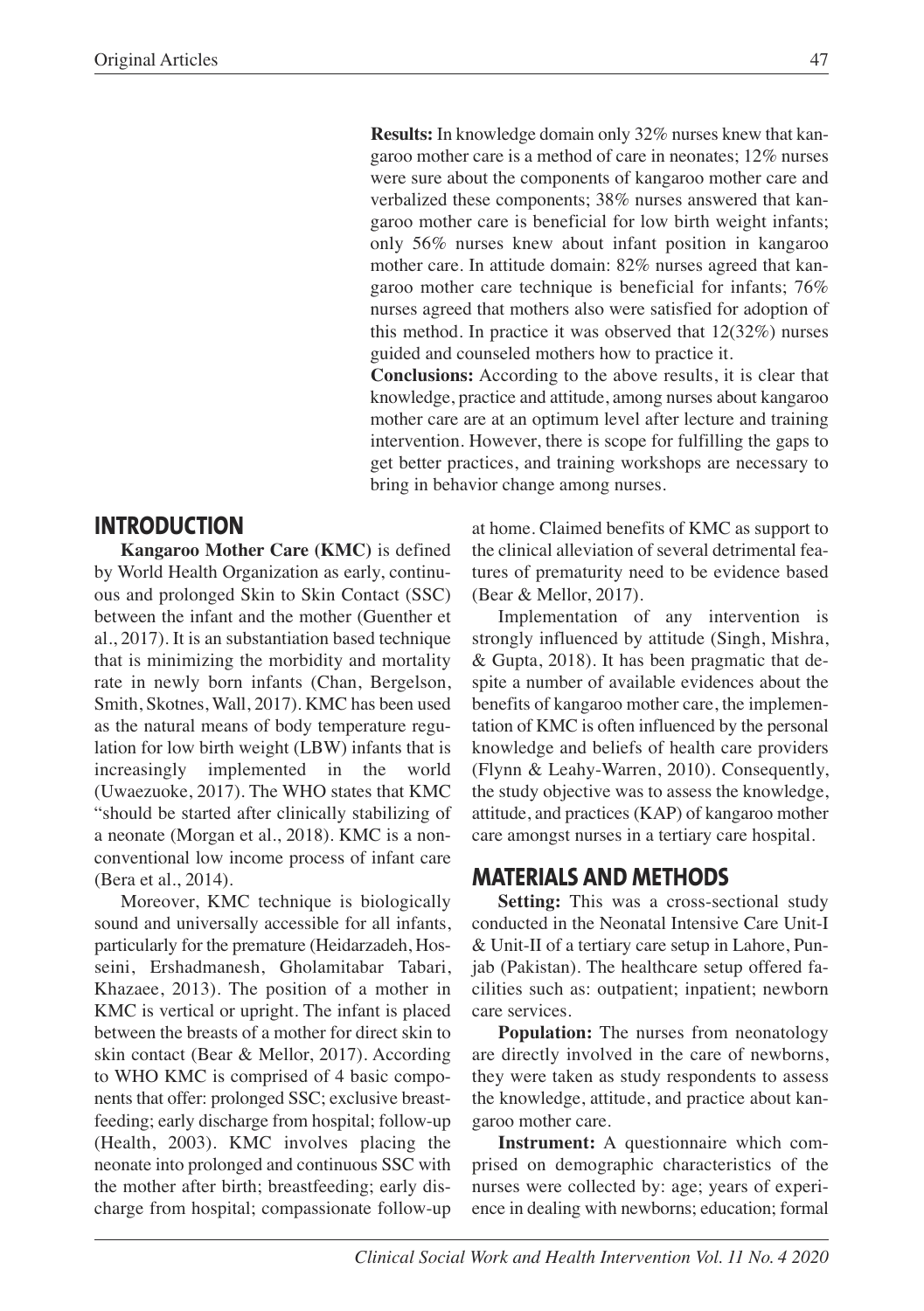training in kangaroo mother care; familiarity with kangaroo mother care. The questionnaire comprised in 3 domains: knowledge (11 items); attitude (8 items); practice (4 items). Closed ended questions were used to evaluate their knowledge and attitudes.

**Procedure:** Before the study the questionnaire applied on 6 nurses for assessing the gaps and re-structuring it. The pretested questionnaire was applied on 38 nurses of both units (Neonatology unit I & II).

# **RESULTS**

The questionnaire was given to 38 nurses including head nurses from the department of neonatology and maternal and reproductive health. All the nurses responded to the questionnaire. The demographic characteristics of the respondents are stated in Table 1.

#### **Table 1:** Demographic Characteristics of neonatal nurses

| Characteristics of     | $n = 38$         |  |
|------------------------|------------------|--|
| neonatal nurses        |                  |  |
| Department (%)         |                  |  |
| NNU-I                  | 50%              |  |
| NNU-II                 | 50%              |  |
| Age (Mean ± SD)        | $31.03 \pm 1.8$  |  |
| Experience of          | $12.12 \pm 1.71$ |  |
| NNU in year            |                  |  |
| $(Mean \pm SD)$        |                  |  |
| Designation (%)        |                  |  |
| <b>Head Nurses</b>     | 12%              |  |
| <b>Charge Nurses</b>   | 88%              |  |
| <b>Training in KMC</b> |                  |  |
| Yes                    | 16%              |  |
| No                     | 84%              |  |

50% nurses from NNU-I and 50% from NNU-II responded. The mean age of participants was  $31.03 \pm 1.8$ . Work experience (year) in a neonatal nursery unit was  $12.12y \pm 1.71$ . Out of the 38 nurses 6 (12%) were head nurses and 32 (88%) were charge nurses. 16% of nurses had received formal training in KMC, while 84% of nurses had no training. All the respondents were female.

**Table 2:** KAP of nurses about KMC

| Sr. # Questions           | Responses of Nurses |     |
|---------------------------|---------------------|-----|
|                           | Yes                 | No  |
| Knowledge-I               |                     |     |
| 1. Do you know            | 32%                 | 68% |
| about KMC?                |                     |     |
| 2. Do you know about      | 12%                 | 88% |
| the components            |                     |     |
| of KMC?                   |                     |     |
| 3. Is KMC beneficial      | 38%                 | 62% |
| for low birth             |                     |     |
| weight infants?           |                     |     |
| 4. Does infant in prone   | 56%                 | 44% |
| position naked with       |                     |     |
| mother's bare chest?      |                     |     |
| 5. Does mother sit in     | 40%                 | 60% |
| an upright position       |                     |     |
| during KMC?               |                     |     |
| 6. Is the minimum time    | 22%                 | 78% |
| of KMC 1hour?             |                     |     |
| 7. Is the infant dressed  | 36%                 | 64% |
| only a diaper             |                     |     |
| during KMC?               |                     |     |
| 8. Is KMC stopped         | 38%                 | 62% |
| after first complete      |                     |     |
| breastfeeding?            |                     |     |
| 9. Is temperature         | 48%                 | 52% |
| maintained in the         |                     |     |
| KMC room?                 |                     |     |
| 10. Does Nurse help       | 72%                 | 28% |
| mother to adopt           |                     |     |
| <b>KMC</b> position?      |                     |     |
| <b>Attitude-II</b>        |                     |     |
| 11. Do you agree KMC      | 82%                 | 18% |
| is beneficial to preterm  |                     |     |
| infants?                  |                     |     |
| 12. Do you agree KMC      | 76%                 | 24% |
| is beneficial to mothers? |                     |     |
| 13. Do you agree KMC      | 66%                 | 44% |
| is given by anyone?       |                     |     |
| 14. Do you agree KMC      | 72%                 | 28% |
| is started as soon as     |                     |     |
| possible after birth?     |                     |     |
| 15. Do you agree infant   | 86%                 | 14% |
| can breastfeed in         |                     |     |
| <b>KMC</b> position?      |                     |     |
| 16. Do you agree KMC      | 48%                 | 52% |
| can given to infants      |                     |     |
| with oxygen inhalation?   |                     |     |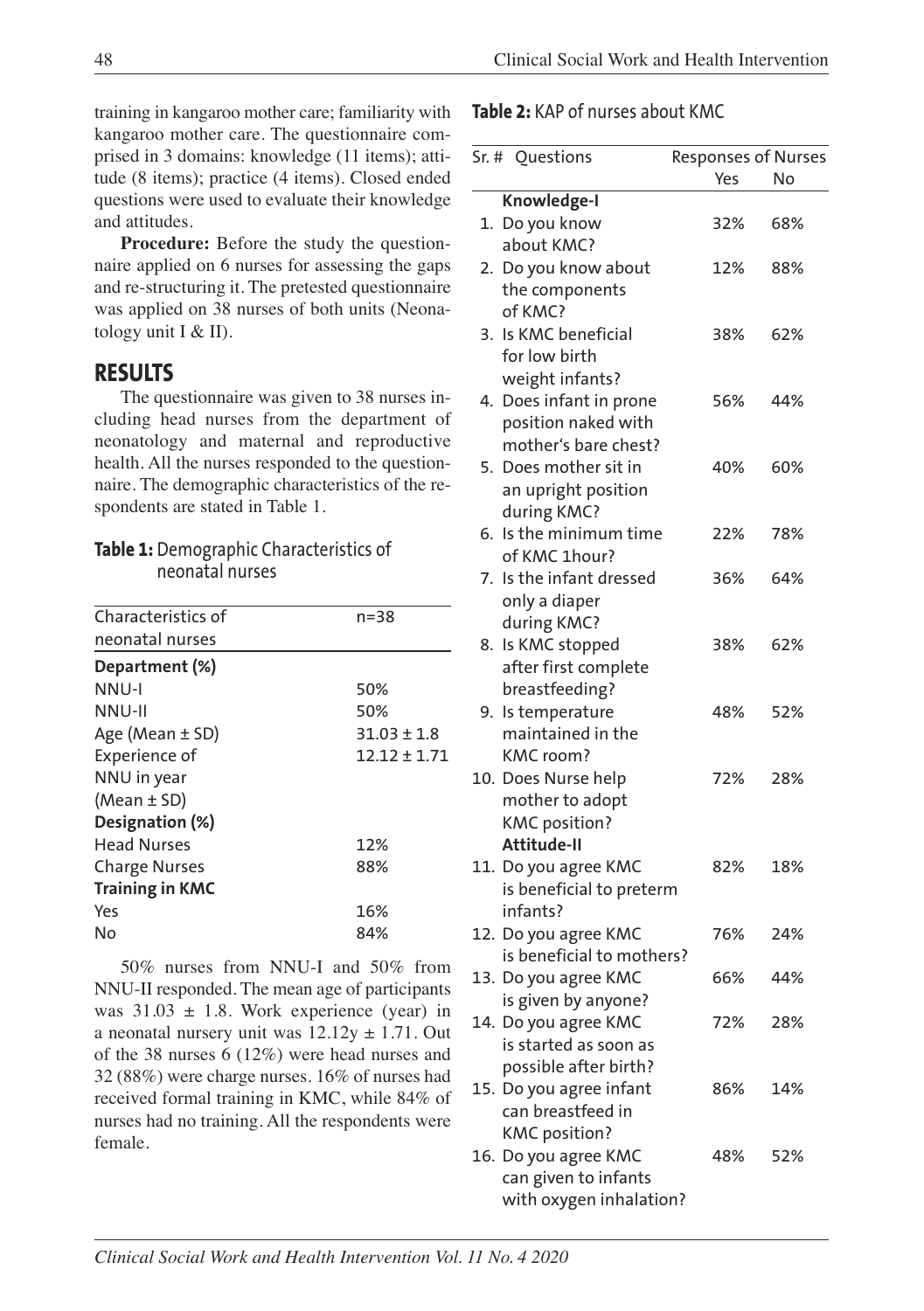| 17. Do you agree KMC<br>is given to ventilator<br>infants?                       | 12% | 88% |
|----------------------------------------------------------------------------------|-----|-----|
| 18. Do you agree KMC<br>has no associated<br>risks?                              | 64% | 36% |
| <b>Practice-III</b>                                                              |     |     |
| 19. Do you guide the<br>mother about KMC?                                        | 36% | 64% |
| 20. Do you guide the<br>father about KMC?                                        | 28% | 72% |
| 21. Do you re-examine<br>the implementation<br>of KMC?                           | 38% | 62% |
| 22. Do you use placard,<br>posters, and videos for<br><b>KMC</b> implementation? | 42% | 58% |

#### **Knowledge regarding KMC in Nurses**

In knowledge domain: only 32% of nurses knows about the KMC method of care for neonates; 12% of nurses are sure about the components and verbalized correctly about skin to skin contact of an infant and the mother, early discharge, and supportive follow-up; 38% of nurses answered that KMC is beneficial for low birth weight infants. Infant is prone naked with mother's bare chest in KMC; 56% of nurses knew about it; 40% nurses know about mother's position in KMC; 22% of nurses know the time duration of KMC; 36% know about the infant dress up in KMC; 62% of nurses know that KMC does not stop after first complete breastfeeding; 48% of nurses know that KMC room temperature is maintained; 72% of nurses know that there is need to help mother for adoption of the KMC position (Table 2).

#### **Attitude of Nurses regarding KMC**

The KMC technique is beneficial for the neonate: 82% of nurses agreed. Mothers also are satisfied for adoption of this method: 76% of nurses agreed; 66% of nurses said that KMC can be given by anyone rather than mothers; 72% of nurses agreed KMC started as soon as possible after birth; 86% agreed that infant can breastfeed in KMC position; only 48% of nurses agreed KMC can be given to infants with oxygen inhalation; only 12% agreed that KMC can be given with ventilator; 64% said that KMC has no associated risks (Table 2).

#### **Practice of Nurses regarding KMC**

It was observed that 12 (32%) nurses guided and counseled mothers about practicing KMC and its benefits and how to do KMC at home; only 28% guided the father about this technique; 38% re-examined the infants and their mothers; 42% explained the method through play cards, posters and videos.

#### **DISCUSSION**

KMC is a low cost, safe and effective method for the care of LBW infants (Charpak et al., 2005). For the thriving implementation KMC needs supervision, motivation, and care from the healthcare team. Therefore, it is important to assess the KAP of health care professionals for the same. In the current study only 12 (32%) of nurses can define KMC; 12% correctly knew about components of KMC; 38% knew the benefits of KMC in LBW infants. A study conducted by Dalal et al. and discovered that 33.1% of doctors had clear knowledge about KMC; 29.7% had knowledge about eligible infants (Dalal, Bala, & Chauhan, 2014). Another study conducted in Kenya elaborated that 87.5% of health care professionals knew the need of KMC for the LBW infants; 94.3% knew that KMC practice is through skin to skin contact (Bogonko, 2013). A study conducted in Africa on a staff of nurses affirmed that a majority of nurses had the knowledge of KMC (Solomons & Rosant, 2012).

Moreover, studies from under-developing countries provided more evidence about KMC adoption. Low birth weight infants can't maintain their body thermo-regulation and remain in hypothermia. According to research, during skin to skin contact LBW infants maintained their body temperature (Charpak et al., 2005). In the present research study, nurses mostly had no formal training; but 82% agreed that KMC beneficial for the LBW infants; many agreed that skin to skin contact increases the breastfeeding rate, and help mother to bonding with their newly born infants. Dalal et al., stated that 73.8% of health care professionals had well known about KMC preventing LBW infants from hypothermia; 27.6% believed that KMC helps to maximize the breastfeeding rate (Dalal et al., 2014). In another study 38.6% of health care professionals knew that KMC leads toward effective breastfeeding. Therefore, this present study closely related to